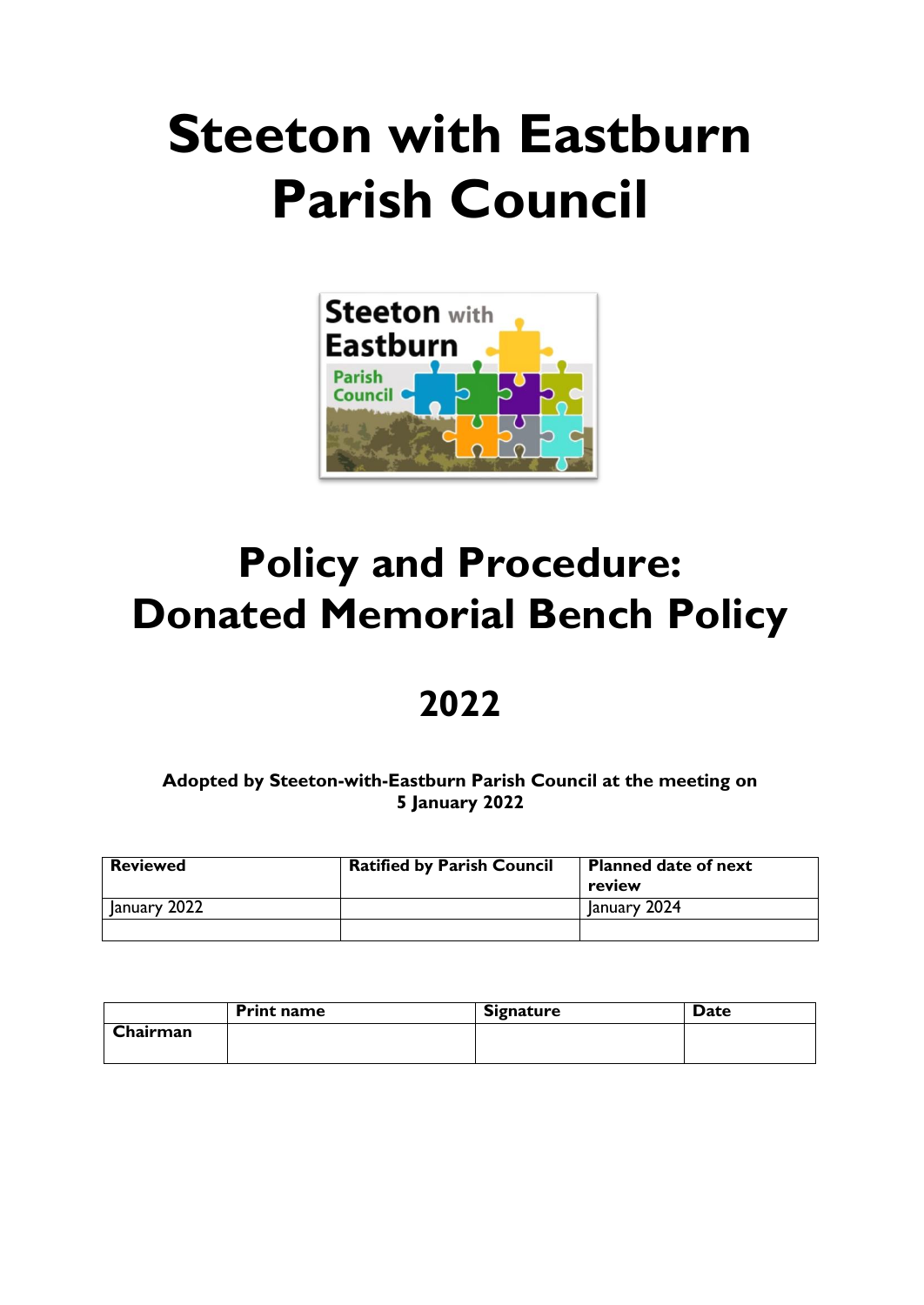#### **POLICY FOR DONATED BENCHES**

#### **INTRODUCTION**

Steeton with Eastburn Parish Council will consider requests for donated benches to be installed on public spaces within the parish. These facilities will be enjoyed by a wide range of people and the Council will ensure that they are managed and regulated for the mutual benefit of all.

#### **OBJECTIVES OF THE POLICY**

This policy has been produced with the following guiding principles:

• To be respectful, sympathetic and easily understood by residents;

• To balance the sometimes contrasting needs of the donor and a variety of facility users as benches are not appropriate for all sites.

• To maintain and enhance the appearance of sites and not detract from their prime purpose.

• To clearly establish the responsibility for maintenance, repair and replacement of donated benches.

• To achieve full cost recovery by Steeton with Eastburn Parish Council for any benches provided.

#### **DONATION OF BENCHES**

#### **Siting, type of bench and inscription**

All existing and potential bench locations and details of the type of bench appropriate for each site in the parish of Steeton with Eastburn have been mapped and are shown on the Asset Register.

Donated benches will only be placed in positions specified by the council. A choice of position may be offered. All requests regarding the donation of a bench should be made to the Proper Officer via email.

All applications will be fully considered by the Parish Council.

A bench will be selected in consultation with the donor, of a type and standard approved by the Parish Council. All inscriptions on plaques to be attached to benches are limited to text only and where appropriate a logo. All plaques are to be approved by the Parish Council to ensure that they are appropriate and comply with other policies.

#### **Costs and future maintenance**

The donor will meet the cost of the purchase and installation of the bench and plaque.

#### Once donated, ownership of the bench is automatically transferred to the Parish Council.

Once erected and on the payment of an initial fee based on the type of bench purchased, the basic maintenance of the bench will become the responsibility of the Parish Council during the period of its natural life.

If major maintenance is required, the original donor will be consulted and invited to contribute towards the cost. If repairs are not viable, the donor will be consulted regarding disposal or replacement.